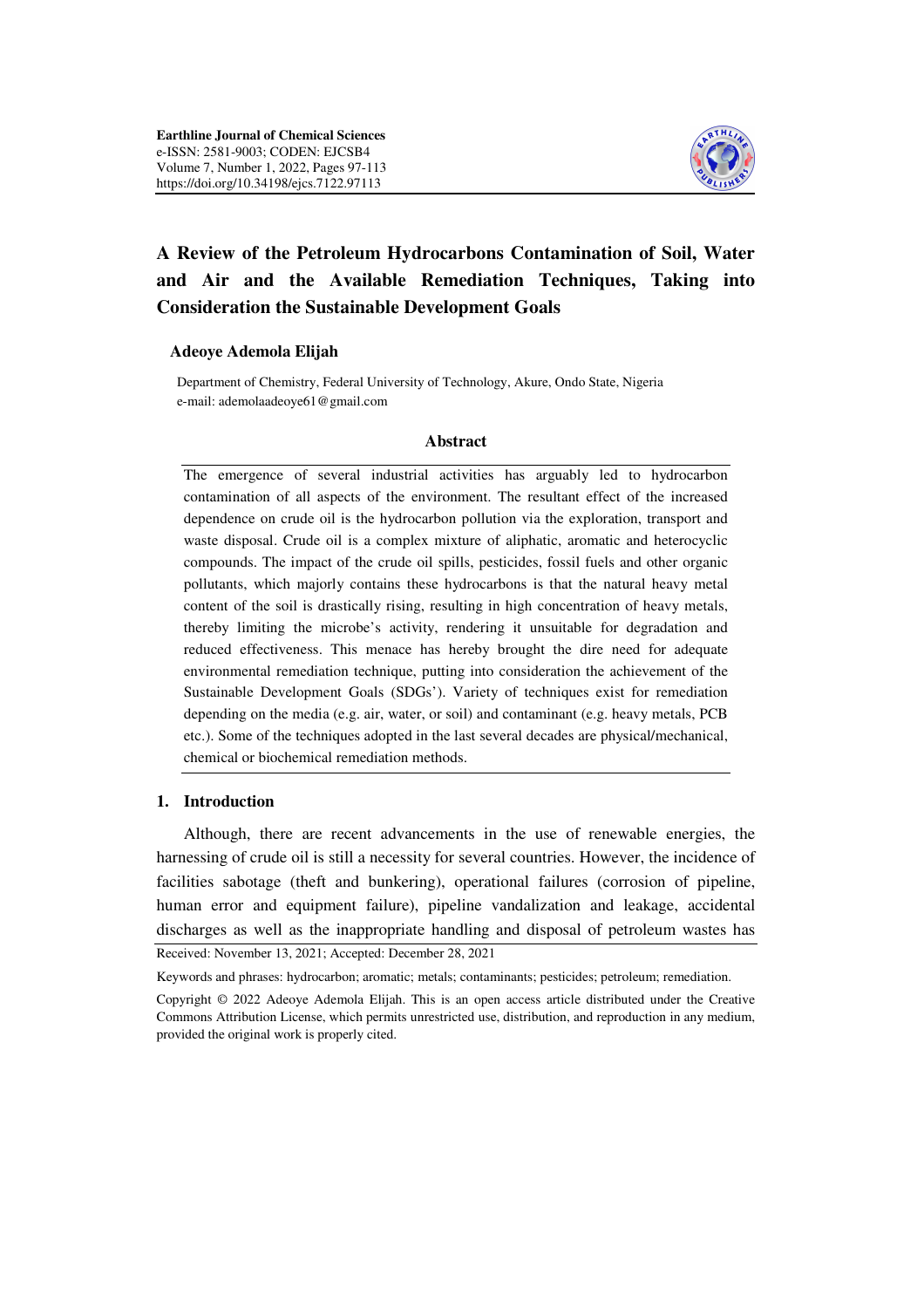been of great harm to environmental safety, protection and sustainability [1,2]. Contamination of hydrocarbon occurs due to petroleum, pesticides, fossil fuel, and other toxic organic substances. However, of all these sources, contamination caused by petroleum hydrocarbon, is most common due to its extensive use and its related accidental spills and waste disposal process. Petroleum consists of a large range of high and low molecular weight hydrocarbons. These complex mixtures consist of saturated and branched alkanes, alkenes, homo and heterocyclic napthtenes, aromatics consisting of heteroatoms such as heavy metal complexes, N, S and O, hydrocarbons consisting of different functional groups such as ethers, carboxylic acids, asphaltenes, resins and naphteno-aromatics. Based on the hydrocarbon composition of the products of the fractrional distillation of crude oil, light end fractions e.g. naphta, diesel, kerosene etc. have a lower percentage of aromatic compounds and lower molecular weight saturated and unsaturated hydrocarbons while the heavy end fractions e.g. asphaltenes and lube oil consists of higher percentage of aromatic compounds and higher molecular weight saturated and unsaturated hydrocarbons and organometallics [3].

Concentration of heavy metal is on a steady rise in the soil due to these human activities. There is a large impact of higher heavy metal and metalloid concentration in some areas [4]. Crude oil and petroleum products form a waterproof film on water that prevents the oxygen exchange between environment and water causing damages to plants, animals, and human beings.

# **2. Common Pollutants in Water, Air and Soil**

### **Hydrocarbon pollution**

This is caused mainly by accidents on oil platforms and ships used for hydrocarbon transportation but also by discharging water into the sea which is used to wash tanks of tanker vessels. Crude oil and petroleum products form a waterproof film on water that prevents the oxygen exchange between environment and water causing damages to plants, animals, and human beings [2].

# **Organic pollutants**

Major sources which are responsible for organic contaminants are anthropogenic activities including the use of fuels, solvents, and pesticides. Various organic compounds are harmful and are related to health concerns globally. Diverse sources are responsible for the generation of hydrocarbons in sediments which are categorized below [5,6]: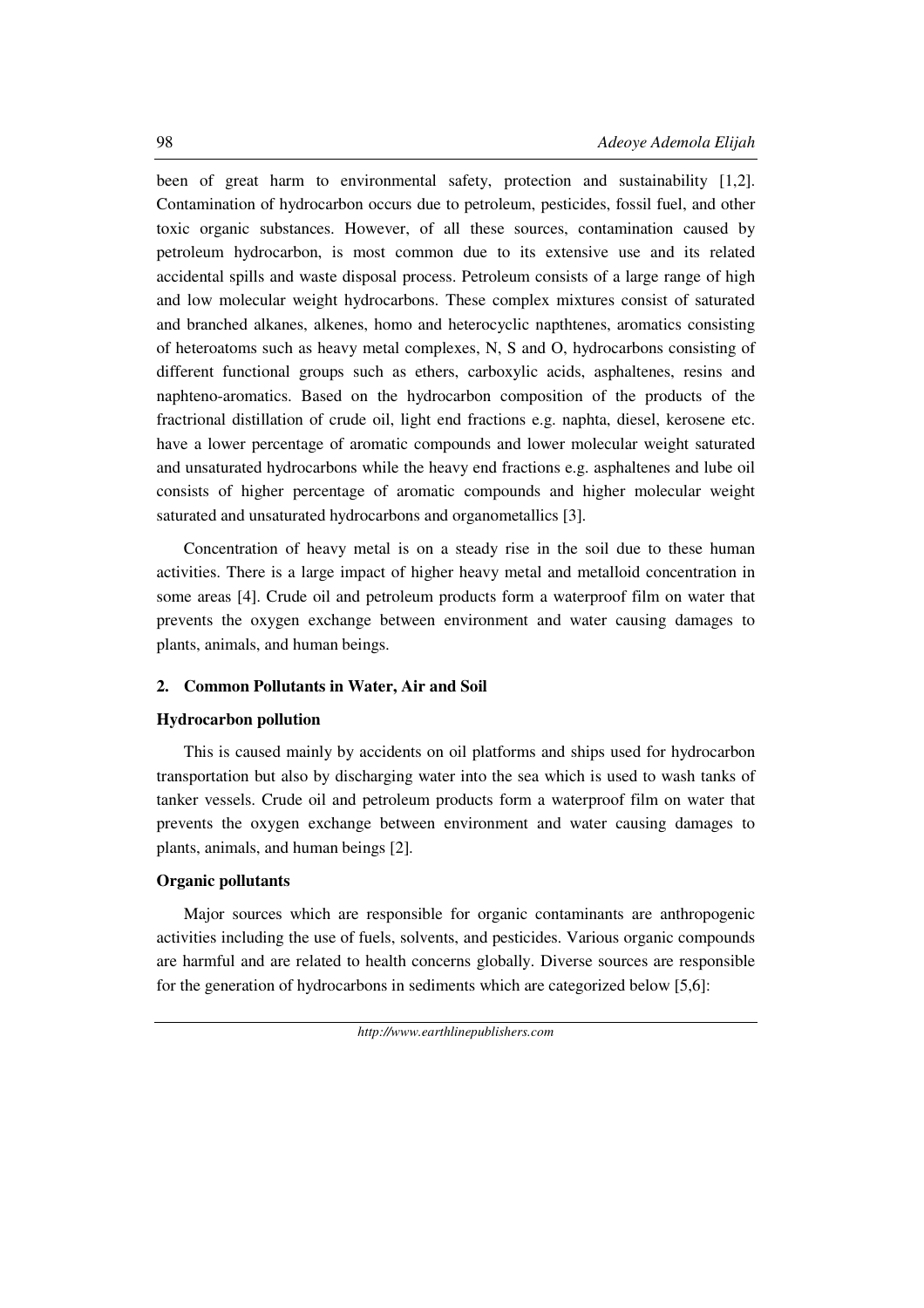- Anthropogenic sources
- Petroleum inputs
- Partial burning of fuels
- Fires of forest and grass
- Biosynthesis of hydrocarbons by marine or terrestrial organisms
- Diffusing from the petroleum source rocks, reservoirs, or mantle

Organic pollutant is responsible for environmental and health-related problems

# **Polycyclic aromatic hydrocarbons (PAHs)**

PAHs are considered to be ubiquitous contaminants. There are 100 diverse compounds of polycyclic aromatic hydrocarbons present. PAHs are seldom used for the industrial purpose, but only few are used for the manufacturing of pesticides, dyes and plastics and for the production of medicines. Polycyclic aromatic hydrocarbons are produced on partial burning of organic matters [7]. PAHs due to carcinogenic and mutagenic nature are highly poisonous to organisms. The degradation of PAHs is predominantly slow with high molecular weights because due to low hydrophobicity and water solubility it has a tendency to accumulate in sediments [8].

# **Polychlorinated biphenyls (PCBs)**

Polychlorinated biphenyls (PCBs) due to carcinogenicity, toxicity, and slow biodegradation in the nature are well thought-out to be the worst pollutants [9] of commercial PCBs of about hundreds of thousands of metric tons are persevere in aquatic sediments [10]. In adhesives and lubricants, dielectric fluids in flame retardants, transformers, hydraulic fluids, and plasticizers, PCBs are widely used. PCBs are released from disposal and spillage [11].

# **Polychlorinated dibenzo-p-dioxins and dibenzofurans (PCDD/Fs)**

Polychlorinated dibenzo-p-dioxins and dibenzofurans (PCDD/Fs) are still present in deep sediment layers which are deposited decades ago. Toward biotic and abiotic degradation processes, PCDD/Fs are often well-thought-out to be recalcitrant [12]. PCDD/Fs are the most notorious pollutants present in nature [13].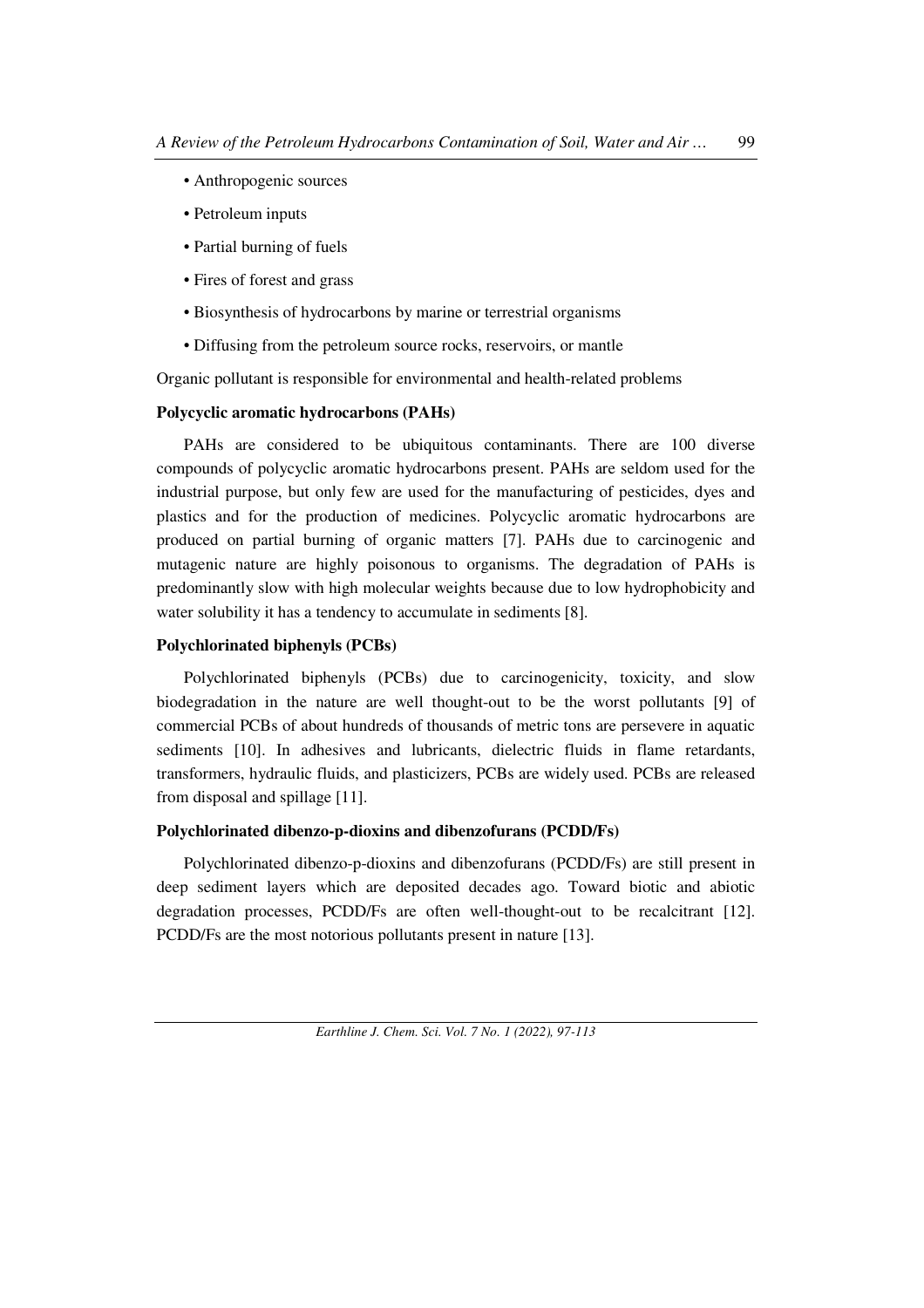#### **Inorganic pollutants**

Human sources are mainly responsible for the heavy metal contamination, but contamination due to natural and biological processes are also common. Cellular binding sites of microbes are responsible for the absorption of heavy metals. By various mechanisms, heavy metals can be complexed with extracellular polymers of microbes. Organic contaminants can be mineralized by these microorganisms and convert into metabolic intermediates which can be utilized as primary substrates for growth of the cell. Heavy metals can be eliminated from the metal-polluted soil by microbes which can change the heavy metal oxidation state by immobilizing them [14]. Research on bioremediation of heavy metals by microbes is on the increase of recent.

### **3. Sources and Effects of Hydrocarbon-Contaminated Wastewater Effluents**

Numerous sources such as pesticides, petroleum, or different harmful organic substances which are discharged into the water streams as effluents are responsible for the hydrocarbon pollution into the wastewater. Water contaminated with hydrocarbons is known to be carcinogenic, neurotoxin, and mutagenic to flora and fauna [15]. Increased use of vehicles and automobiles leads to increase in utilization of automobile oil, which is the major cause of hydrocarbon contamination in water. This type of contamination occurs when oil from the car drops onto the ground and leaks; it could be washed into water streams by runoffs [17].

Pesticides are another source of hydrocarbon contamination in water. Pesticides include herbicides, fungicides, and insecticides. Only small amount of pesticide is able to achieve the target, while the major proportion stays in the soil, and it can be washed away by the rain in the water stream [18]. Herbicides, out of all the pesticides, are most hazardous because it is directly applied on the soil in order to kill the weed and can be washed away during rainfall into the water streams.

One of the main sources of hydrocarbon pollution is the discharge of urban storm water [19]. In urban communities, car parks and roads are frequently polluted by gasoline and oil from the vehicles, and during rainfall, these pollutants are washed into water streams and hence can contaminate them [19]. Wastewater contaminated by hydrocarbons has an adverse effect in nature, animals, human beings, and plants. Lack of oxygen, decrease in crop yield, and effects on aquatic plants are various effects of hydrocarbon contamination in nature. There would be decrease in the crop yield and available food for household due to inappropriate crop's growth when the farmland is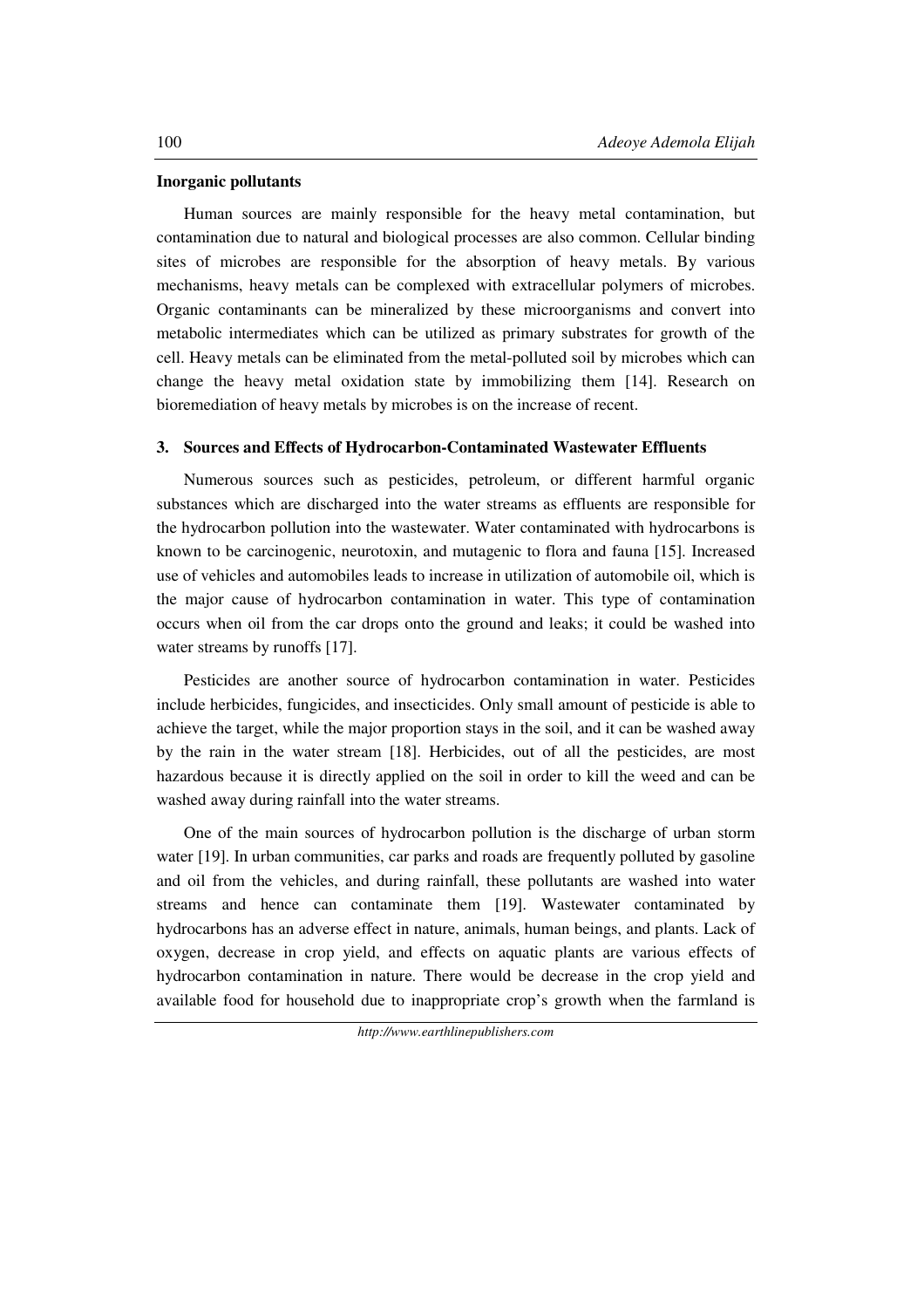irrigated by water contaminated with hydrocarbon [20,21]. Soil fertility can be decreased to an extent due to the presence of oil in water due to the reason that most of the vital nutrients are no longer accessible for crop consumption which results in the decrease of the crop yield. The reduction in the yield of crop results in the decrease of the farmer's earnings [22,23]. Oxygen shortage is another environmental effect of hydrocarbon contamination. The main source of oxygen in nature is the economic trees which rely on rainfall or on the water steams for their growth. Oil spills can inhibit root penetration due to hydrocarbons which can block the pores of the soil, thereby removing water and air [24]. This results in the death of such plant or distortion in the growth and hence causes oxygen shortage for human utilization [25]. Hydrocarbon contamination in water avoids the penetration of light into the water and the exchange of gases for consumption by aquatic plants. This leads to the death of the plant because plant becomes incapable to photosynthesize and hence can affect the food chain. Plants consume the pollutants from the contaminated water which can be passed to humans and animals through the food chain [26].

Polycyclic hydrocarbons are toxic and found to have serious effects on human beings. The immune system, liver, respiratory system, reproductive system, circulatory system, kidney, etc. are the organs which are affected due to the hydrocarbon ingestion [21]. Individual's susceptibility and level of exposure are the factors on which the degree of damage depends [16]. Cancer risk and hormonal problems that can disturb developmental and reproductive processes are the other effects of effluents polluted by hydrocarbons on human beings [27].

Discharge of wastewater contaminated with hydrocarbon into the water streams poses risk to animals through absorption, breathing, and ingestion. Sea birds are the most exposed to the hydrocarbon pollutant because it spends majority of its time near the water bodies [28]. There is unusual decrease in the temperature due to the destruction of the protective layer of the feathers in sea birds as a result of the presence of oil in water [29].

### **4. Sustainable Development Goals**

The Sustainable Development Goals (SDGs) or Global Goals are a collection of 17 interlinked global goals designed to be a "blueprint to achieve a better and more sustainable future for all" [30]. The SDGs were set up in 2015 by the United Nations General Assembly and are intended to be achieved by the year 2030. They are included in a UN Resolution called the 2030 Agenda or what is colloquially known as Agenda 2030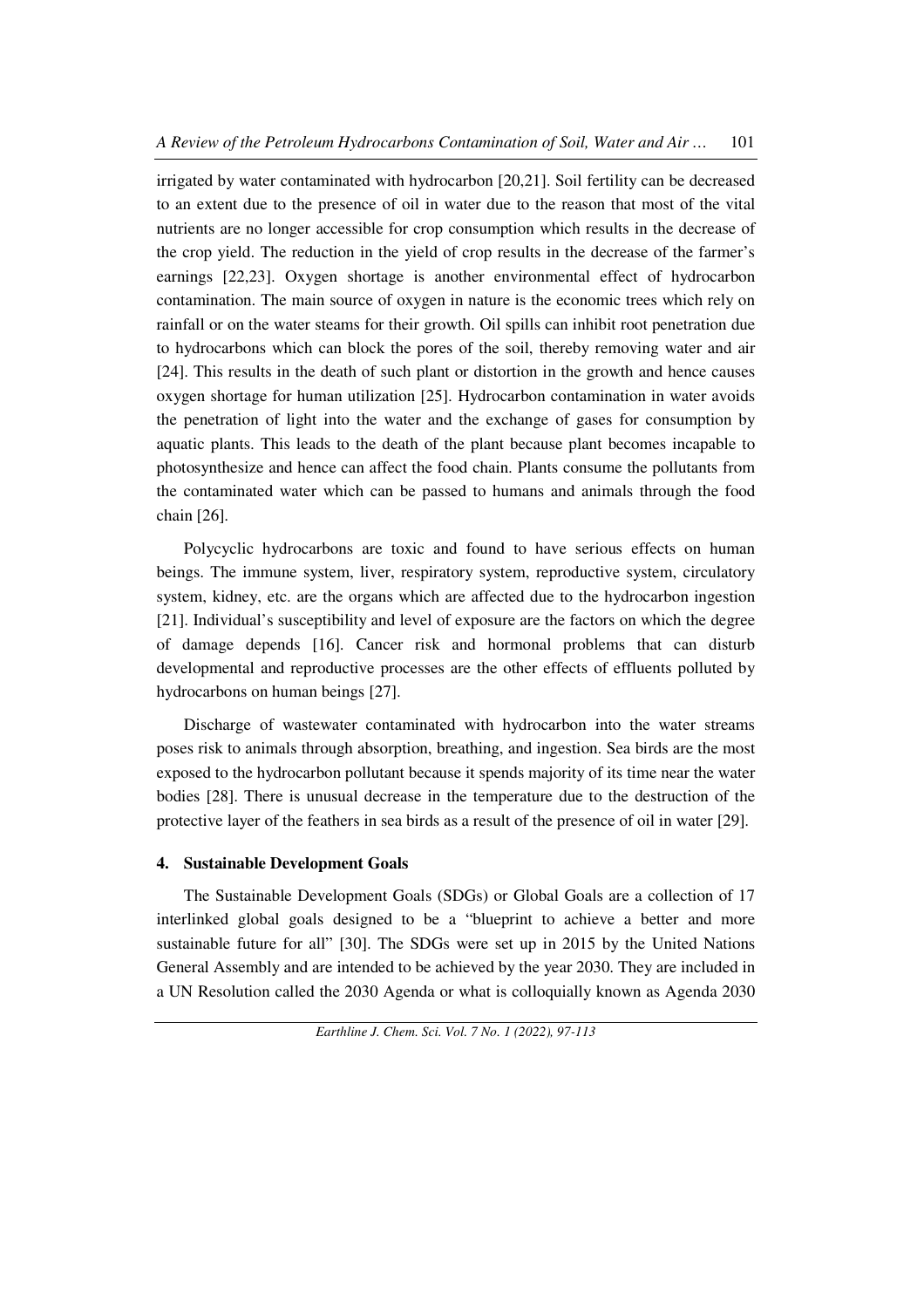[31]. The SDGs were developed in the Post-2015 Development Agenda as the future global development framework to succeed the Millennium Development Goals which ended in 2015.

The 17 SDGs are: (1) No Poverty, (2) Zero Hunger, (3) Good Health and Well-being, (4) Quality Education, (5) Gender Equality, (6) Clean Water and Sanitation, (7) Affordable and Clean Energy, (8) Decent Work and Economic Growth, (9) Industry, Innovation and Infrastructure, (10) Reducing Inequality, (11) Sustainable Cities and Communities, (12) Responsible Consumption and Production, (13) Climate Action, (14) Life Below Water, (15) Life On Land, (16) Peace, Justice, and Strong Institutions, (17) Partnerships for the Goals.

# **5. Remediation Techniques**

Remediation is the process of returning soil, water or air functionality that existed prior to contamination. Variety of techniques exist for remediation depending on the media (e.g. air, water, or soil) and contaminant (e.g. heavy metals, PCB etc.) [32]. This could be by physical/mechanical, chemical or biochemical remediation method [33,34]. Remediation strategies are decided after knowing the oil composition and physicochemical nature of the polluted site. Physical and chemical properties and pH of the polluted water/soil are the different factors on which the crude oil degradation depends.

### **Physical/mechanical remediation approach**

While physical method principally involves soil replacement and thermal desorption, the method is labor intensive, expensive and suitable for small contaminated sites [35]. This implies it could be unsuitable for large-scale contamination.

An illustration of this is the Capping method, in which a contaminated sediment bed is isolated with a clean layer or "cap" commonly consisting of sand, gravel, silt or crushed rock debris, is also a physical remediation method. The passive cap made of unreactive materials mainly rely on containment rather than treatment. The cap cut down bio availability of contaminants by physically separating sediments from the aquatic environment, confining bioturbation to the top clean layer and limiting the possibility of re-suspension of contaminated sediments [35]. This method and other physical remediation methods, on stand-alone basis, are not suitable for the large-scale contamination.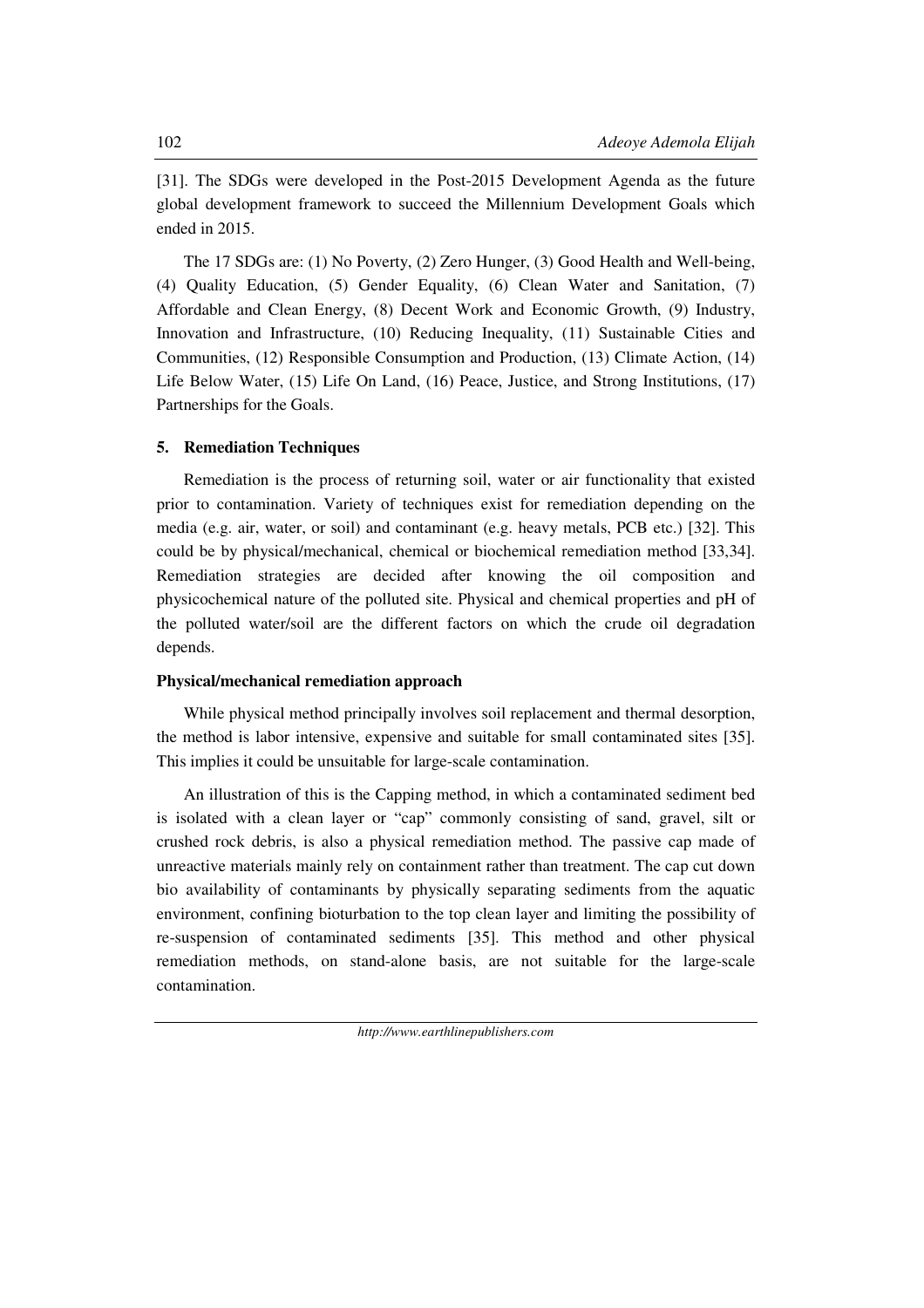#### **Chemical remediation approach**

Chemical method involves washing contaminated soil using clean water, reagents, and solvents that can leach the contaminants from the oil [33,34]. These chemicals have the capability of altering the contaminant's chemical and physical properties. This method could be achieved through chemical leaching, chemical fixation, electrokinetic remediation, vitrify technology, chemical immobilisation, oxidation, chemical fluid extraction and photodegradation among others. The method is expensive and has the potential to contaminate other environmental media including air and water bodies through the introduction of solvents and reagents during remediation [34]. Specifically, the approach is fast at clean-up of contaminants, however, harmful wastes generated in the process include carbon dioxide and other greenhouse gases which are emitted into the surrounding environment [36]. The method is expensive and has the potential to contaminate other environmental media including air and water bodies through the introduction of solvent and reagents during remediation [34].

Dispersants, solidifiers, and chemical oxidants are the three categories in which the chemical remediations are grouped [16,37].

### *Dispersants*

Slick of oil can be broken down into smaller droplets by surfactants which are present in dispersants, and these droplets undergo rapid dilution by transferring it into the water and can be effortlessly degraded [81]. Chemical dispersants can raise the oil droplet surface area which results in an increased rate of natural biodegradation, and this process makes the oil less sticky to the surface by slowing down the development of oil-water emulsions and allows fast treatment [39]. This method makes oil spills less harmful for living organisms and the marine life. This is achieved by converting oil slicks into droplets which in turn can be degraded by bacteria [16,38]. Nokomis 3-F4, Slickgone NS, Finasol OSR 52, SPC 1000™, Neon AB3000, ZI-400, Corexit 9500, Corexit 8667, and Saf-Ron Gold are some of the examples of chemical dispersants [40].

# *Solidifiers*

In this method oil is removed by physical method which involves the interaction of dry granular materials with the oil and converts its liquid state into rubberlike solid state. Dry particulate and semisolid substances such as balls, pucks, sponge, etc. are the various forms in which the solidifiers can be applied. Solidification can be enhanced by using the solidifiers in the seas because mixing energy is provided by the seawater. Solidifiers are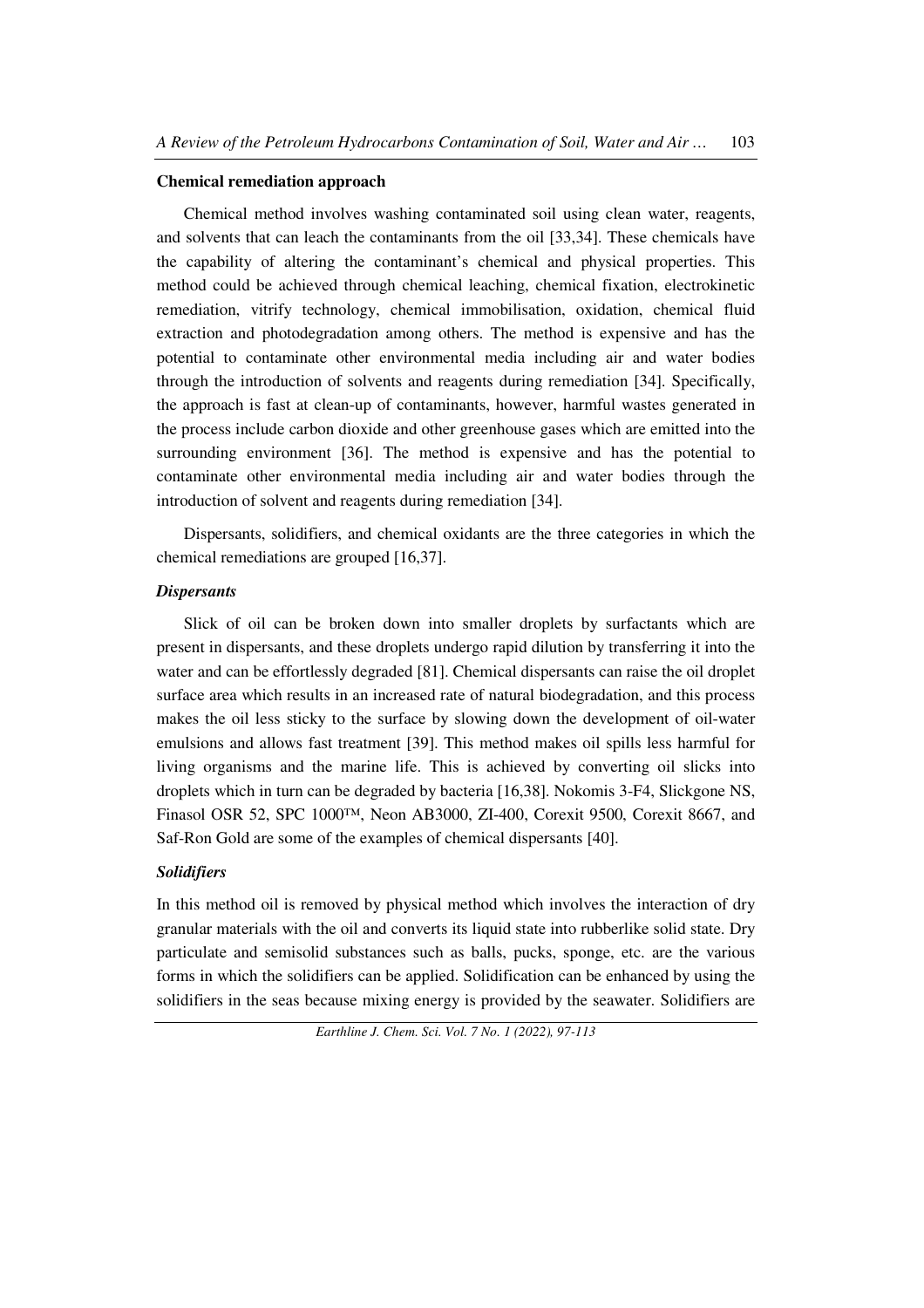difficult to recover after solidification and it is less efficient, which are the major drawbacks for the use of the solidifiers [39].

### *Chemical oxidation*

This technique involves the usage of chemical agents which are capable of oxidizing the organic pollutants [41]. These chemical agents are introduced by the help of the mixing apparatus and injection in water or soil at the contaminated site. The usefulness of the process is found to depend upon oxidant quality, efficient contact between pollutant and oxidant, geological conditions, and oxidant's residence time [42]. This process is rapid and can be applied in all-weather situations which are some of the advantages of this process.

### **Biological Remediation approach**

# **Biological remediation approach (e.g. Phytoremediation and Bioremediation) Phytoremediation**

The biological methods (e.g. bioremediation and phytoremediation) have become of great research interest in the last decade due to their various advantages.

Phytoremediation involves the use of living green plants or their roots to fix or absorb contaminants from soil. This approach uses enzymes present in plant roots to aid degradation of contaminants. It reduces contaminant concentration in soil and consequently reduces risk posed by such contaminants to the environment and human health. For example, [43] used Mirabilis jalapa L. to remove 63.2% of petroleum from contaminated soil. Phytoremediation has five approaches which include phytostabilisation, phyto-volatilisation, phyto-extraction, phytodegradation and rhizodegradation [44,33]. Phyto-stabilisation is the use of plant roots to absorb and precipitate contaminants thereby fixing them to a point and reducing their bioavailability and migration to other ecological systems such as food chain and underground water [34]. Phytovolatilisation is the transfer of contaminants (e.g. mercury) to a gaseous state by the use of special matters secreted by plant roots. Phyto-extraction on the other hand involves the use of tolerant and accumulating plants to absorb contaminants from soil, which are transferred and stored in over-ground parts [34]. The breakdown of contaminants through the metabolic processes of the plant is described as phytodegradation. Plant roots in such cases release catalytic enzymes such as dehalogenase and laccase, to accelerate the contaminant breakdown process [33]. Rhizodegradation entails the degradation of contaminants through enhanced microbial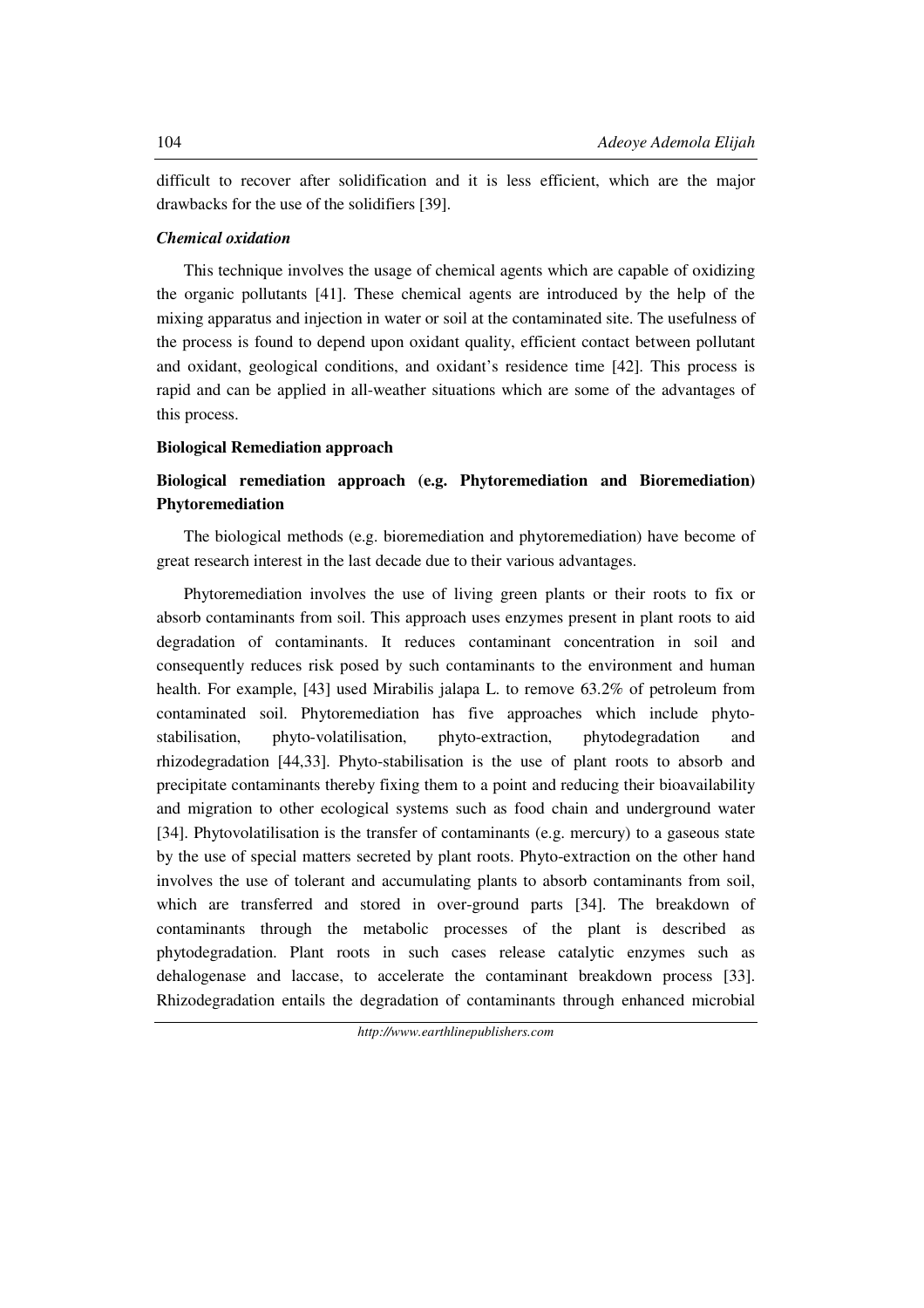activity in the rhizosphere zone (1–5 mm) of the soil. In this case, soil microbes benefit the soil by supplying the needed nutrients such as vitamins and amino acids to increase plant growth, while the plant roots provide habitat for microbes that degrade hydrocarbons [33]. Generally, the different approaches of phytoremediation have peculiar characteristics that make them appropriate for different soil contaminants. For example, phytovolatilisation is only appropriate for compounds with volatilisable properties. Phytoremediation provides an approach that allows for low maintenance cost, easily implemented on-site and in areas that generally support plant growth. However, specific phytoremediation prescription could not be applicable to diverse site conditions, as concentration levels could be toxic to the intervention plants [45]. Phytoremediation is a slow remediation strategy and could only be considered for long-term clean-up. In addition, the approach is affected by external parameters which include type and concentration of contaminants, water content, soil chemical properties and plant resistance to phototoxic effects [33], and prevailing ecological and climatic conditions.

Bioremediation is a cost-efficient method used for the treatment of soil polluted with oil and wastes of petroleum consisting of biodegradable hydrocarbons and indigenous microbes. The management of suitable levels of nutrient fertilizer addition, moisture control to optimize soil degradation by microorganisms, aeration and mixing, and pH amendment are required for the process of land treatment [46]. Enzymes attack on some inorganic compounds and on most of the organic compounds through the activities of living organisms. Bioremediation is the technique which involves the productive use of the biodegradative process for the elimination or detoxification of pollutants from the environment. Oil spill causes contamination of soil which is considered as the chief worldwide concern [3]. Pollution of soil due to petroleum causes a serious effect to human being, affects the groundwater, decreases the agricultural production of the soil, and causes economic loss and ecological problems. Plants, animals, microorganisms, and humans are affected by the toxicity of the petroleum hydrocarbons. Oil spill and accidents occur due to the transportation of crude oil which is generally through tankers on water or through land pipeline.

Certain microorganisms are accountable for the petroleum hydrocarbon degradation and are used as the resource of carbon and energy for growth and maintenance [3]. Soil contamination can be remediated by many ways including both physicochemical and biological techniques. Biological techniques are more economical and proficient than physicochemical techniques. The degradation rate of petroleum products is increased by developing several remediation methods. Bioremediation through microorganism is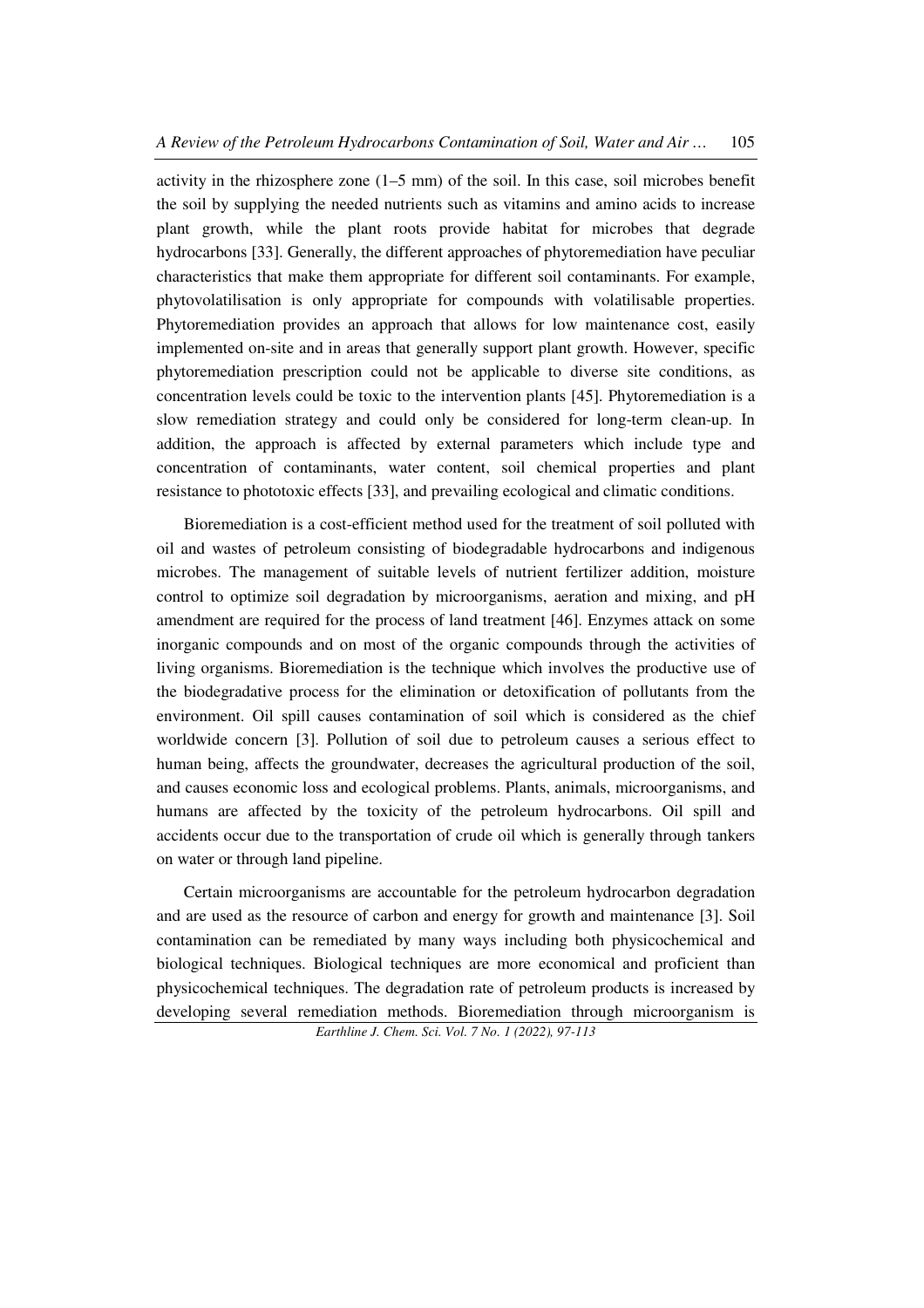considered to be the most effective method in comparison to other biological methods, but the high molecular weight hydrocarbons with low adsorption and solubility limit their accessibility to microorganisms [3].

The technique was developed in the 1940s and has since been tested on different spill sites. For example, in 1994, the effectiveness of a biosurfactant called PES-51 for the removal of weathered crude from contaminated sand was investigated in Exxon Valdaz oil spill in La Touche Island. The results indicated 70% of the semivolatile components was removed from the sample [47]. Usually, the biological methods are environmentally friendly and retain the quality of environments (soil or water) during the remediation process. Besides, these methods are cheaper than physical and chemical techniques used for remediation.

Three distinctive approaches are adopted in the context of bioremediation, namely, **bioaugmentation, biostimulation and bioventilation**.

**Bioaugmentation** is used to enhance the performance of the microbial population through the addition of bacterial with specific catabolic activities, strains or enrichment consortia to increase the rate of contaminant degradation [33]. One challenge of this approach is that there is no single strain of bacteria that has the requisite metabolic capacity to degrade all oil components. Thus, studies recommend diverse types of bacteria strains and fungi for the remediation of hydrocarbon contaminants [33].

The adjustment of environmental parameters such as nutrient introduction, biopolymers and biosurfactants is described as **biostimulation** [48]. The adjustment of these parameters could stimulate the growth of oil degrading microbes and thus the rate of responsive degradation by the microbes. The influence of nutrient amendments had been demonstrated [49].

**Bioventilation** on the other hand involves the addition of oxygen to the soil voids to stimulate the growth of microbes. Oxygen is a necessity and often the limiting factor in the process of biodegradation as it enhances microbial metabolism of organic matter and generate more energy [33]. Bioventing has been shown to be effective and efficient in the remediation of a blend of diesel and biodiesel fuel with a higher remediation rate compared to natural attenuation [50]. They reported 85% contaminant degradation efficiency compared to 64% observed in natural attenuation after 60 days.

Generally, bioremediation has been researched extensively with success in hydrocarbon removal from soil in laboratories and a field [33]. Bioremediation has been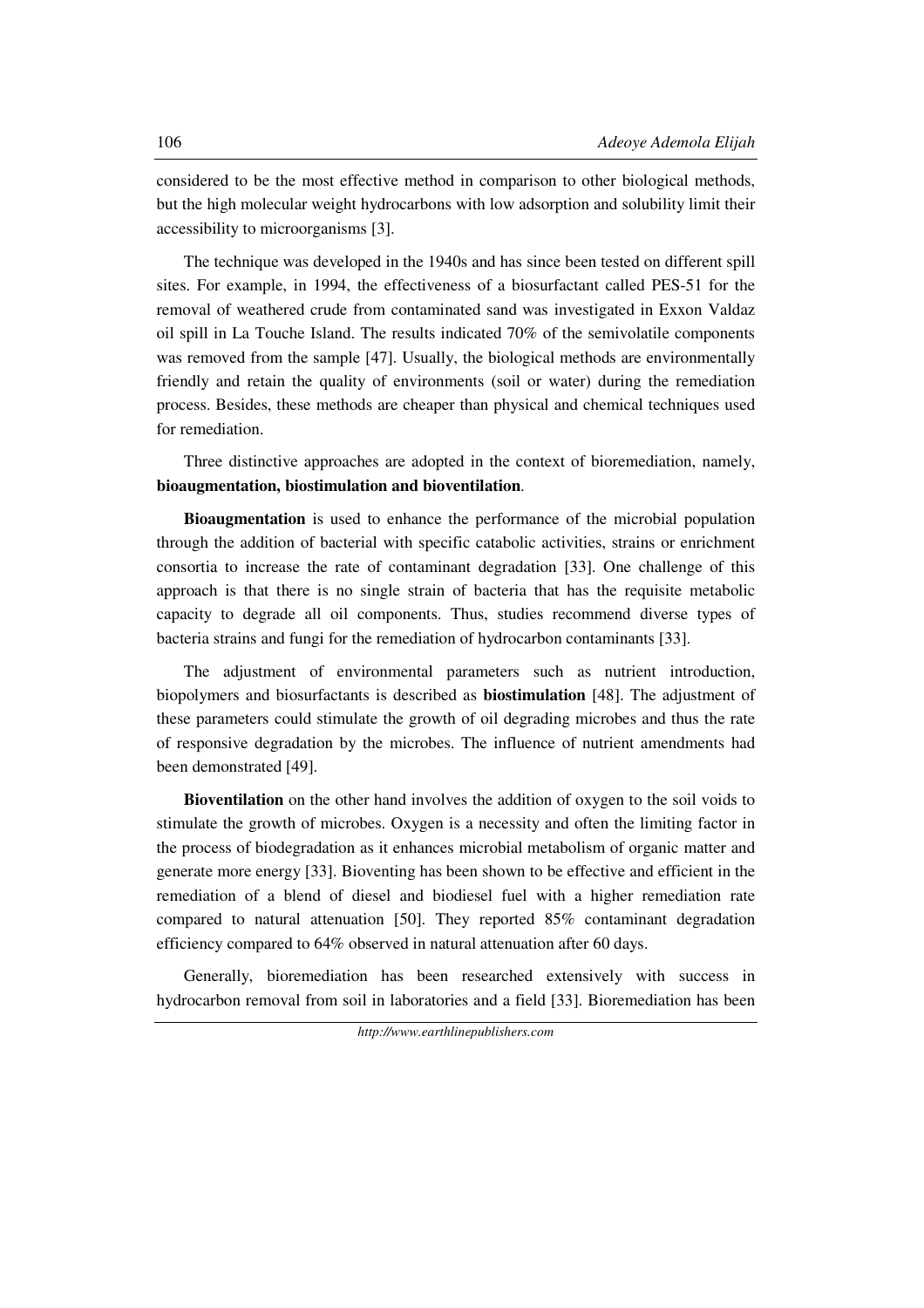shown to degrade oil contaminants permanently and successfully and leaves little or no adverse effects on the environment. It is also cost effective and eliminates wastes safely without threatening the wider environment [33]. However, bioremediation requires longer treatment durations (up to several years) to achieve satisfactory contaminant removal.

#### *Principle of bioremediation*

Composite mixture of diverse chemical substances makes up the crude oil. Oil and its component are recognized by microbes using bioemulsifiers and biosurfactants and then they join themselves; hydrocarbon is used as the resource of carbon and energy [3]. High molecular weight hydrocarbons due to their low adsorption and solubility limit their accessibility to microorganisms. Oil biodegradation rates are improved by the biosurfactant's addition which increases the elimination and solubility of these pollutants. The oil constituents vary particularly in susceptibility, volatility, and volubility to biodegradation. A number of substances are easily degraded, some are non-biodegradable and some oppose degradation. Diverse species of microbes preferentially attack diverse compounds due to this biodegradation of petroleum that occurs at different rates but concurrently. Enzymes produced by microorganisms in the presence of sources of carbon are accountable for attacking the hydrocarbon molecules. Hydrocarbon present in the petroleum is degraded by different enzymes and metabolic pathways. Hydrocarbon degradation is prevented by the lack of suitable enzyme [51]. Bioremediation process involves the utilization of natural microorganisms for the decontamination of atmosphere [52]. This process converts pollutants into useful or nontoxic substances by using bacteria, fungi, and yeast which are the naturally occurring microorganisms [27]. This is also a process in which microorganisms restore the quality of the environment by degrading and metabolizing the chemical substances [37].

#### **Application of bioremediation**

1. Ecologically sound, natural process; there is an increase in the number of the existing microorganisms when the contaminants are present, and the microbial population decreases naturally when the contaminants are degraded. The residues such as water, carbon dioxide, and fatty acids obtained as a result of the biological treatment are usually non-hazardous product, and the obtained  $CO<sub>2</sub>$  can be used for the photosynthesis process by the plants.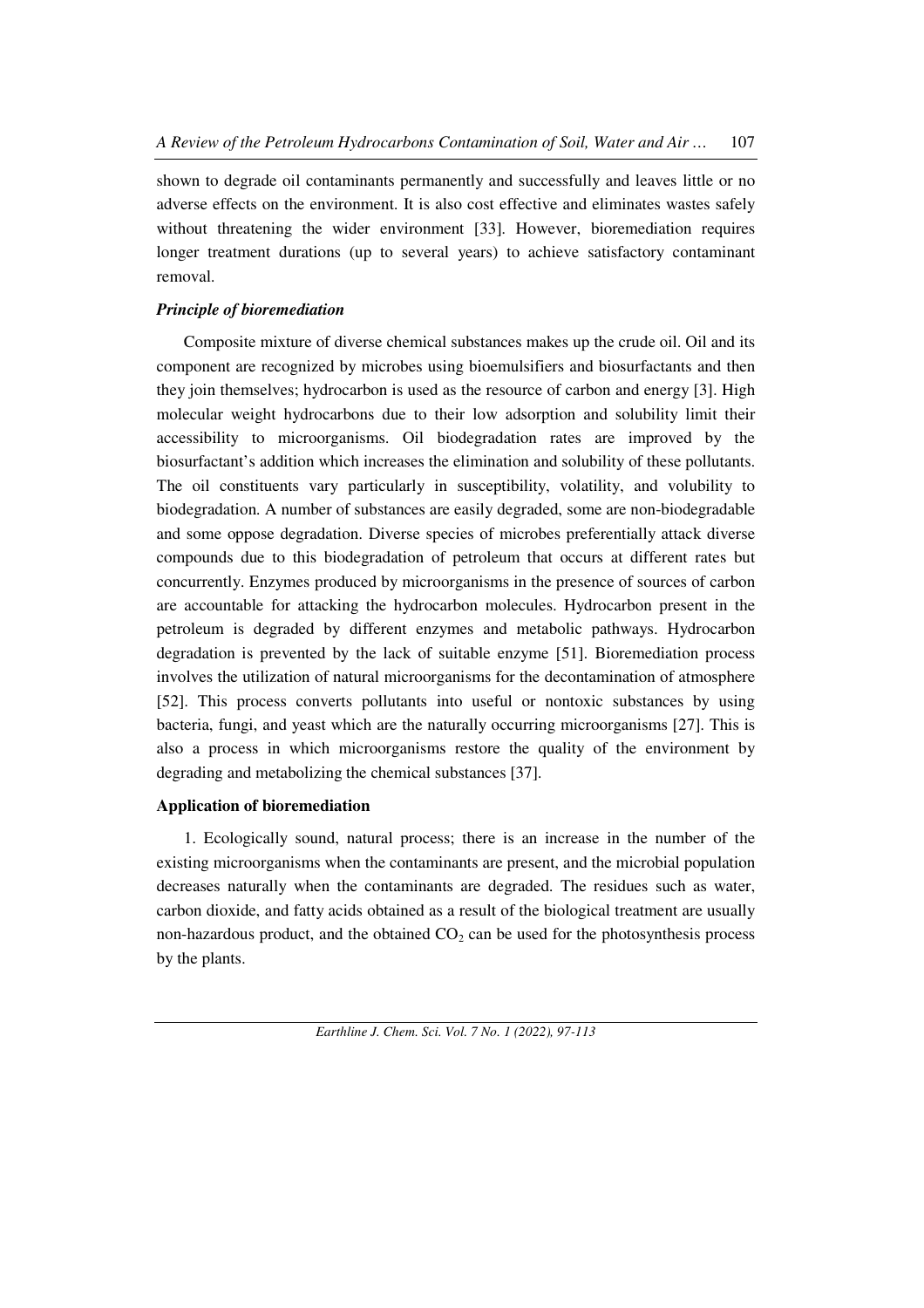2. Bioremediation is responsible for destroying the target chemicals in place of transferring the contaminants from one place to another.

3. Other techniques which are used for the cleanup of harmful waste are costlier than bioremediation. For example, through the cleanup of the Exxon Valdez spill, the cost of 1-day physical washing is more than bio remediating 120 km of shoreline.

4. Bioremediation deals with in situ treatment and does not involve the transfer of a large amount of the polluted wastes off-site, and the risk due to the transportation can be overcome.

5. Microbe efficiency can be enhanced by using nutrient formulation in the bioremediation process.

Hydrocarbons due to their different solubility from polar compounds such as methanol have lower polarity and hence have low solubility. Degradation of hydrocarbons is not only determined by solubilization. Many microorganisms are responsible for increasing the surface area of the substrate by excreting emulsifiers including *Bacillus licheniformis*, *Pseudomonas putida*, *Bacillus cereus*, *Pseudomonas aeruginosa*, *Bacillus subtilis*, and *Bacillus laterosporus*. Absorption of hydrophobic substance is facilitated by change in the cell surface by microorganisms. The behavior of individual hydrocarbons as well as mixtures can be changed by changing the physicochemical character of hydrocarbons [53].

### **6. Conclusion**

Hydrocarbon pollutants have a widely applicable consequence on land, aquatic, as well as atmospheric ecosystem. This has been a problem ever since the use of fossil fuels and industrial revolution started. The unparalleled growth in populations with frequent oil spills, leakages in pipelines, and rampant use of pesticides contribute to substantial increase in pollution. These together are threatening the lives of animals and native microbiological population in land, air, and water surfaces and subsurfaces. Thus environmental remediation is the most important aspect of human survival. Studies and researches taking into consideration the limitations and advantages, indicate that bioremediation is the most suitable technology for the clean-up. This is considered because of the cost of remediation, acceptability, environment friendliness of the technology.

You cannot end poverty in an area where people means of lively hood and revenue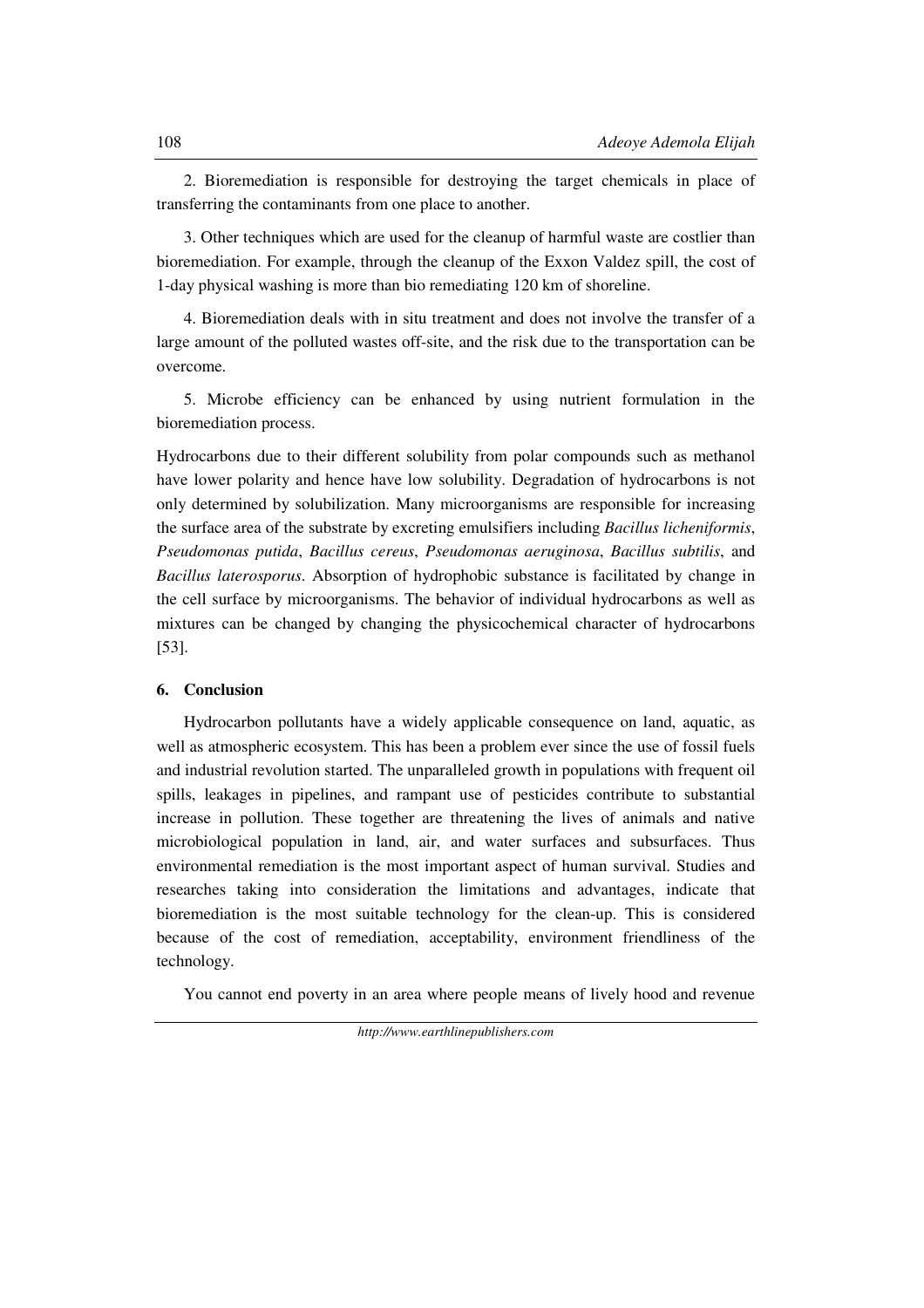earning is severely destroyed. Healthy lives and well-being cannot also be achieved in area where the only source of drinking water is significantly polluted; rivers and ponds fishes are contaminated. It is cheap, effective, efficient ecofriendly, requires just inexpensive equipment, has high public acceptability and therefore it is a strategic and sustainable technique for the achievement of the Sustainable Development Goals most especially in low-income countries.

### **References**

- [1] Ite, A.E., Ibok, U.J., Ite, M.U., & Petters, S.W. (2013). Petroleum exploration and production: past and present environmental issues in the Nigeria's Niger delta. *American Journal of Environmental Protection*, 1(4), 78-90. https://doi.org/10.12691/env-1-4-2
- [2] Obida, C.B., Alan Blackburn, G., Duncan Whyatt, J., & Semple, K.T. (2018). Quantifying the exposure of humans and the environment to oil pollution in the Niger delta using advanced geostatistical techniques. *Environment International*, 111, 32-42. https://doi.org/10.1016/j.envint.2017.11.009
- [3] Srivastava, M., Srivastava, A., Yadav, A., & Rawat, V. (2019). Source and control of hydrocarbon pollution, *Hydrocarbon Pollution and its Effect on the Environment*, Muharrem Ince and Olcay Kaplan Ince, IntechOpen. Available from: https://www.intechopen.com/chapters/67349 https://doi.org/10.5772/intechopen.86487.
- [4] Vergetis, E. (2002). Oil Pollution in Greek Seas and Spill Confrontation Means-Methods. Greece: National Technical University of Athens.
- [5] Readman, J.W., Fillmann, G., Tolosa, I., Bartocci, J., Villeneuve, J.P., Catinni, C., et al. (2002). PAH contamination of the Black Sea. *Marine Pollution Bulletin*, 44, 48-62. https://doi.org/10.1016/S0025-326X(01)00189-8
- [6] Kim, G.B., Maruya, K.A., Lee, R.F., Lee, J.H., Koh, C.H., & Tanabe, S. (1999). Distribution and sources of polycyclic aromatic hydrocarbons in sediments from Gyeonggi Bay, Korea. *Marine Pollution Bulletin*, 38, 7-15. https://doi.org/10.1016/S0025-326X(99)80006-X
- [7] US-EPA Great Lakes National Program Office (1998). Realizing Remediation: A Summary of Contaminated Sediment Remediation Activities in the Great Lakes Basin.
- [8] Readman, J.W., Mantoura, R.F.C., Rhead, M.M., & Brown, L. (1982). Aquatic distribution and heterotrophic degradation of polycyclic aromatic hydrocarbons (PAH) in the Tamar estuary. *Estuarine*, *Coastal and Shelf Science*, 14, 369-389. https://doi.org/10.1016/S0272-7714(82)80009-7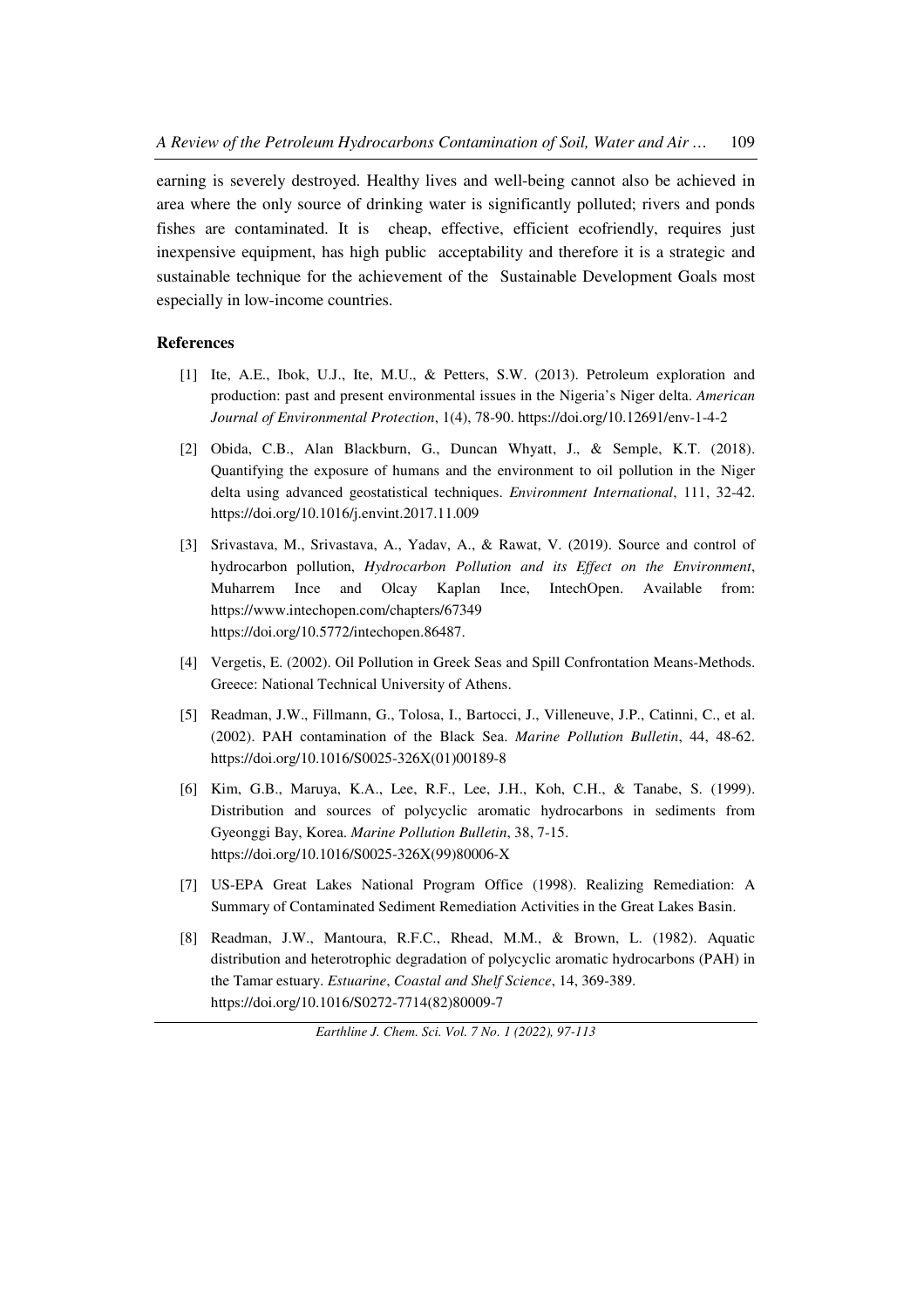- [9] Meagher, R.B. (2000). Phytoremediation of toxic elemental and organic pollutants. *Current Opinion in Plant Biology*, 3, 153-162. https://doi.org/10.1016/S1369-5266(99)00054-0
- [10] NRC National Research Council (1979). Polychlorinated Biphenyls.
- [11] Scragg, A. (2005). Bioremediation, *Environmental Biotechnology*, 173-229
- [12] Uchimiya, M., & Masunaga, S. (2007). Time trend in sources and dechlorination pathways of dioxins in agrochemically contaminated sediments. *Environmental Science and Technology*, 41, 2703-2710. https://doi.org/10.1021/es0627444
- [13] Kaiser, J. (2000). Just how bad is dioxin?. *Science*, 288, 1941-1944. https://doi.org/10.1126/science.288.5473.1941b
- [14] Dixit, R., Wasiullah, E., Malaviya, D., Pandiyan, K., Singh, U., Sahu, A., et al. (2015). Bioremediation of heavy metals from soil and aquatic environment: An overview of principles and criteria of fundamental processes. *Sustainability*, 7(2), 2189-2212. https://doi.org/10.3390/su7022189
- [15] Das, N., & Chandran, P. (2011). Microbial degradation of petroleum hydrocarbon contaminants: An overview. *Biotechnology Research International*, 1-13. https://doi.org/10.4061/2011/941810
- [16] Abha, S., & Singh, C.S. (2012). Hydrocarbon pollution: Effects on living organisms, remediation of contaminated environments and effects of heavy metals co-contamination on bioremediation. In: Romero-Zeron L, editor. Introduction to Enhanced Oil on Recovery (EOR) Processes and Bioremediation of Oil Contaminated Sites. China: InTech Publisher, pp. 186-206. https://doi.org/10.5772/48014
- [17] Ward, N., Clark, J., Lowe, P., & Seymour, S. (1993). Water Pollution from Agricultural Pesticides. Centre for Rural Economy Research Report. Newcastle upon Tyne: Centre for Rural Economy.
- [18] FWR. What is Pollution? Foundation for Water Research. 2008. Available from: http://www.euwfd.com/html/source\_of\_pollution\_-\_overview.html
- [19] Van Metre, P.C., Mahler, B.J., & Furlong, E.T. (2000). Urban sprawl leaves its PAH signature. *Environmental Science & Technology*, 34, 4064-4070. https://doi.org/10.1021/es991007n
- [20] Osuji, L.C., & Nwoye, I. (2007). An appraisal of the impact of petroleum hydrocarbons on soil fertility: The Owaza experience. *African Journal of Agricultural Research*, 2, 318-324.
- [21] Ordinioha, B., & Brisibe, S. (2013). The human health implications of crude oil spills in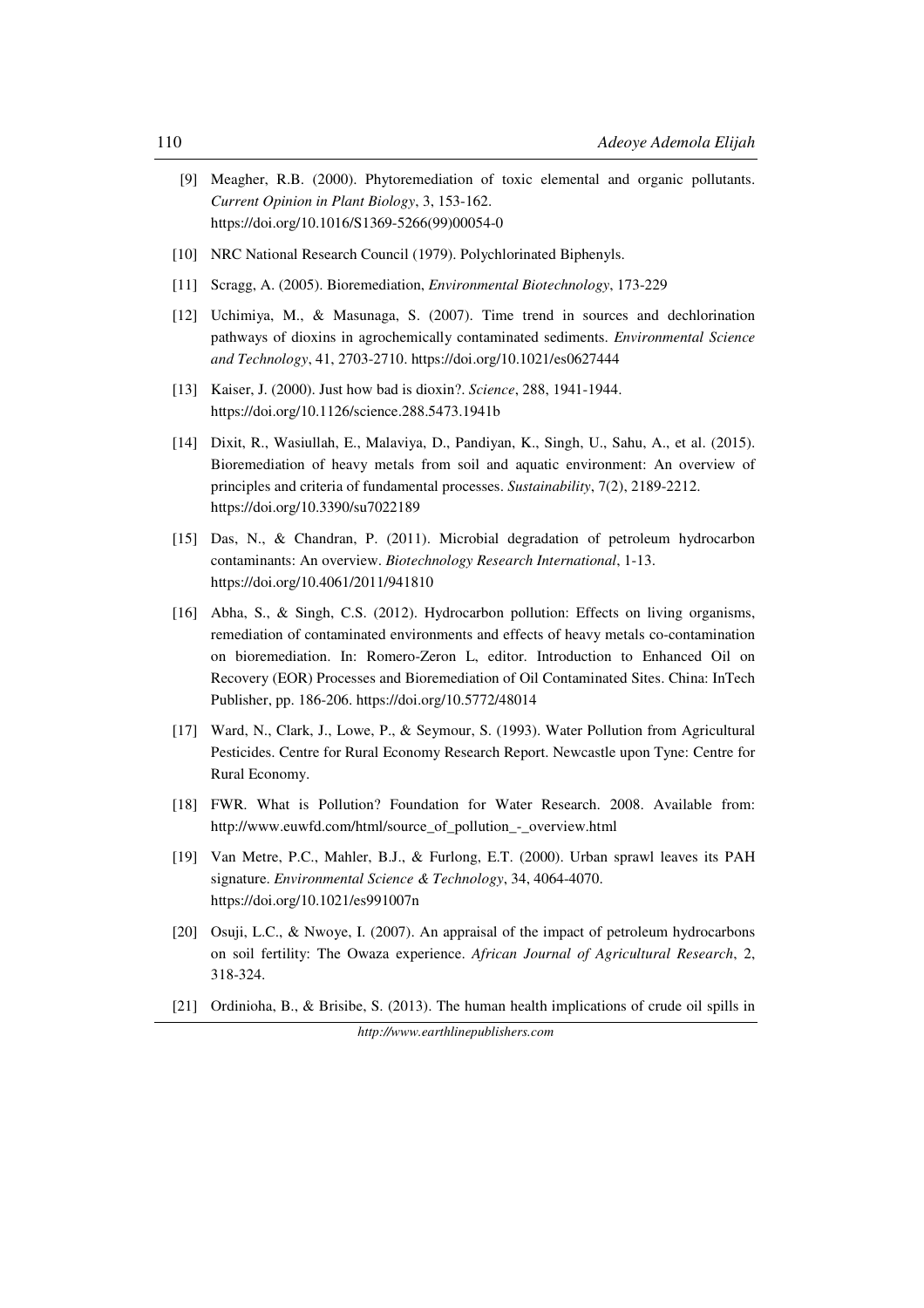the Niger delta, Nigeria: An interpretation of published studies. *Nigerian Medical Journal*, 54, 10-16. https://doi.org/10.4103/0300-1652.108887

- [22] Emmanuel, I.O., Gordon, O.D., & Nkem, A.F. (2006). The effect of oil spillage on crop yield and farm income in Delta state, Nigeria. *Journal of Central European Agriculture*, 7, 41-48.
- [23] Abii, T.A., & Nwosu, P.C. (2009). The effect of oil-spillage on the soil of eleme in Rivers state of the Niger-Delta area of Nigeria. *Research Journal of Environmental Sciences*, 3, 316-320. https://doi.org/10.3923/rjes.2009.316.320
- [24] Henry, J.G., & Heinke, G.W. (2005). *Environmental Science and Engineering* (2nd ed., pp. 64-84). New Delhi, India: Prentice Hall.
- [25] Edema, N.E., Obadoni, B.O., Erheni, H., & Osakwuni, U.E. (2009). Eco-phytochemical studies of plants in a crude oil polluted terrestrial habitat located at Iwhrekan, Ughelli north local government area of Delta state. *Natural Science*, 7, 49-52.
- [26] Gibson, D.T., & Parales, E.R. (2000). Aromatic hydrocarbon dioxygenases in environmental biotechnology. *Current Opinion in Biotechnology*, 11, 236-243. https://doi.org/10.1016/S0958-1669(00)00090-2
- [27] Mbhele, P.P. (2007). Remediation of Soil and Water Contaminated by Heavy Metals and Hydrocarbons Using Silica Encapsulation. Johannesburg: University of Witwatersrand.
- [28] Alonso-Alvarez, C., Perez, C., & Velando, A. (2007). Effects of acute exposure to heavy fuel oil from the prestige spill on a seabird. *Aquatic Toxicology*, 84, 103-110. https://doi.org/10.1016/j.aquatox.2007.06.004
- [29] Nwilo, P.C., & Badejo, O.T. (2005). Oil spill problems and management in the Niger Delta. *International Oil Spill Conference Proceedings*, 567-570. https://doi.org/10.7901/2169-3358-2005-1-567
- [30] Tamuno, S., & Felix, J.M. (2006). Crude Oil Resource: A Blessing or Curse to Nigeria The Case of the Niger Delta. *J. Res. Natl. Dev.*, 4, 53-58. https://doi.org/10.4314/jorind.v4i2.42332
- [31] African Vault. Top 20 Oil Producing Countries in Africa. Available online: http://www.africanvault.com/oil-producing-countries-in-africa/ (accessed on 13 December 2016).
- [32] Gomes, H.I., Dias-Ferreira, C., & Ribeiro, A.B. (2013). Overview of in situ and ex situ remediation technologies for PCB-contaminated soils and sediments and obstacles for full-scale application. *Sci. Total Environ*., 445-446, 237-260. https://doi.org/10.1016/j.scitotenv.2012.11.098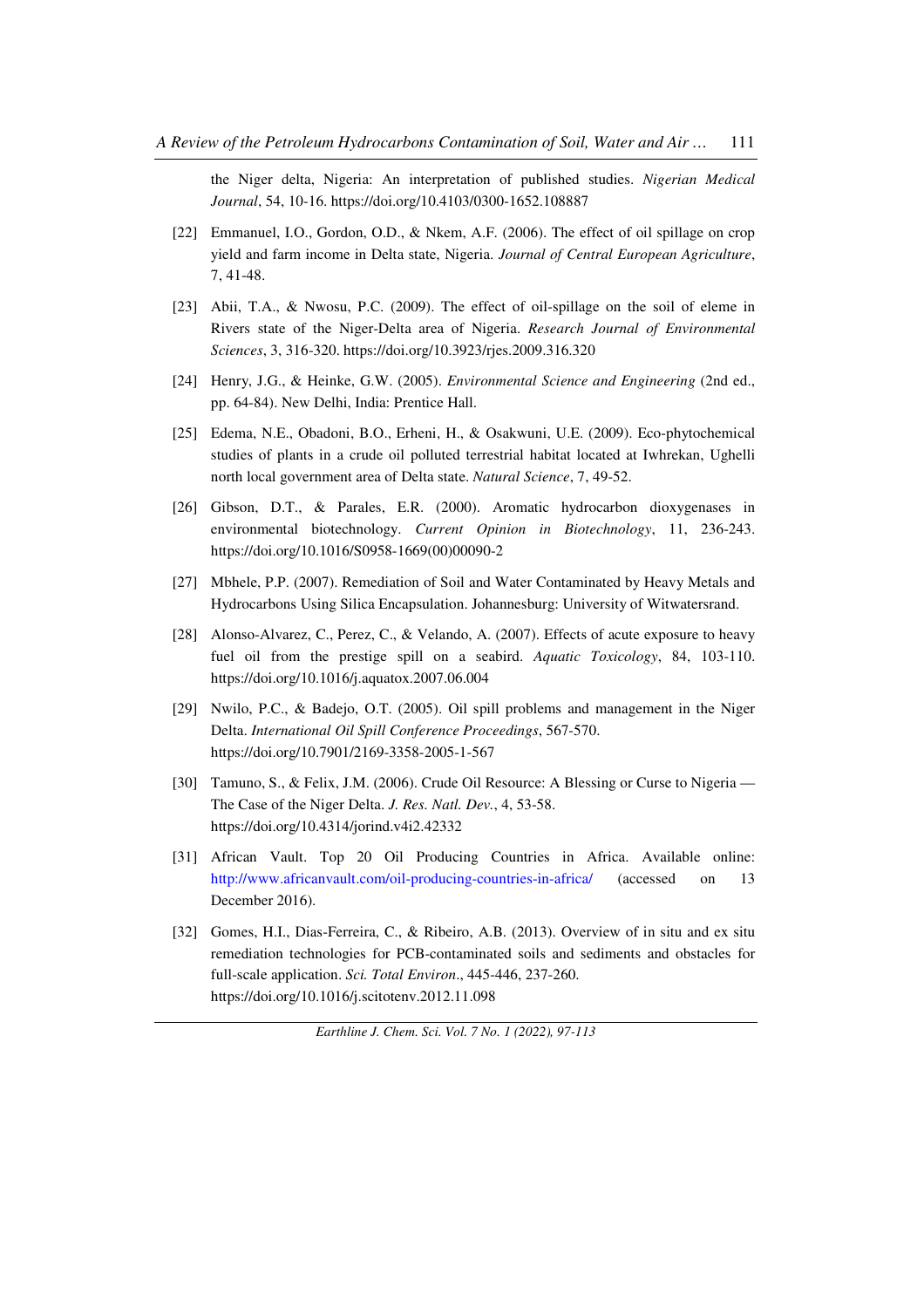- [33] Lim, M.W., Lau, E. Von, & Poh, P.E. (2016). A comprehensive guide of remediation technologies for oil contaminated soil — Present works and future directions. *Mar. Pollut. Bull*., 109, 14-45. https://doi.org/10.1016/j.marpolbul.2016.04.023
- [34] Yao, Z., Li, J., Xie, H., & Yu, C. (2012). Review on remediation technologies of soil contaminated by heavy metals. *Procedia Environ. Sci*., 16, 722-729. https://doi.org/10.1016/j.proenv.2012.10.099
- [35] Khan, F.I., Husain, T., & Hejazi, R. (2004). An overview and analysis of site remediation technologies. *J. Environ. Manag.*, 71, 95-122. https://doi.org/10.1016/j.jenvman.2004.02.003
- [36] Cappuyns, V. (2013). Environmental impacts of soil remediation activities: quantitative and qualitative tools applied on three case studies. *J. Clean. Prod.*, 52, 145-154. https://doi.org/10.1016/j.jclepro.2013.03.023
- [37] Dave, D., & Ghaly, A.E. (2011). Remediation technologies for marine oil spills: A critical review and comparative analysis. *American Journal of Environmental Sciences*, 7, 423-440. https://doi.org/10.3844/ajessp.2011.423.440
- [38] Lessard, R.R., & DeMarco, G. (2000). The significance of oil spill dispersants. *Spill Science and Technology Bulletin*, 6, 59-68. https://doi.org/10.1016/S1353-2561(99)00061-4
- [39] Nomack, M., & Cleveland, C.J. (2010). Oil Spill Control Technologies. The Encyclopedia of Earth. Available from: http://www.eoearth.org/view/ article/158385/
- [40] USEPA (2011). National Contingency Plan Product Schedule. Washington, DC: US Environmental Protection Agency. Available from http://ocean.floridamarine.org/acp/SJACP/Documents/EPA/NCP\_Product\_Schedule\_ July\_2011.pdf
- [41] Watts, R., Udell, M., Rauch, P., & Leung, S. (1990). Treatment of pentachlorophenol contaminated soils using Fenton's reagent. *Hazardous Waste & Hazardous Materials*, 7, 335-345. https://doi.org/10.1089/hwm.1990.7.335
- [42] Karpenko, O., Lubenets, V., Karpenko, E., & Novikov, V. (2008). Chemical oxidants for remediation of contaminated soil and water. A review. *Chemistry & Chemical Technology*, 3, 41-45. https://doi.org/10.23939/chcht03.01.041
- [43] Peng, S., Zhou, Q., Cai, Z., & Zhang, Z. (2009). Phytoremediation of petroleum contaminated soils by Mirabilis Jalapa L. in a greenhouse plot experiment. *J. Hazard. Mater.* 168, 1490-1496. https://doi.org/10.1016/j.jhazmat.2009.03.036
- [44] Wang, J.-Z., Zhang, G.-H., Mu, H.-D., & Yan, M.-J. (2011). Quantitative valuation and